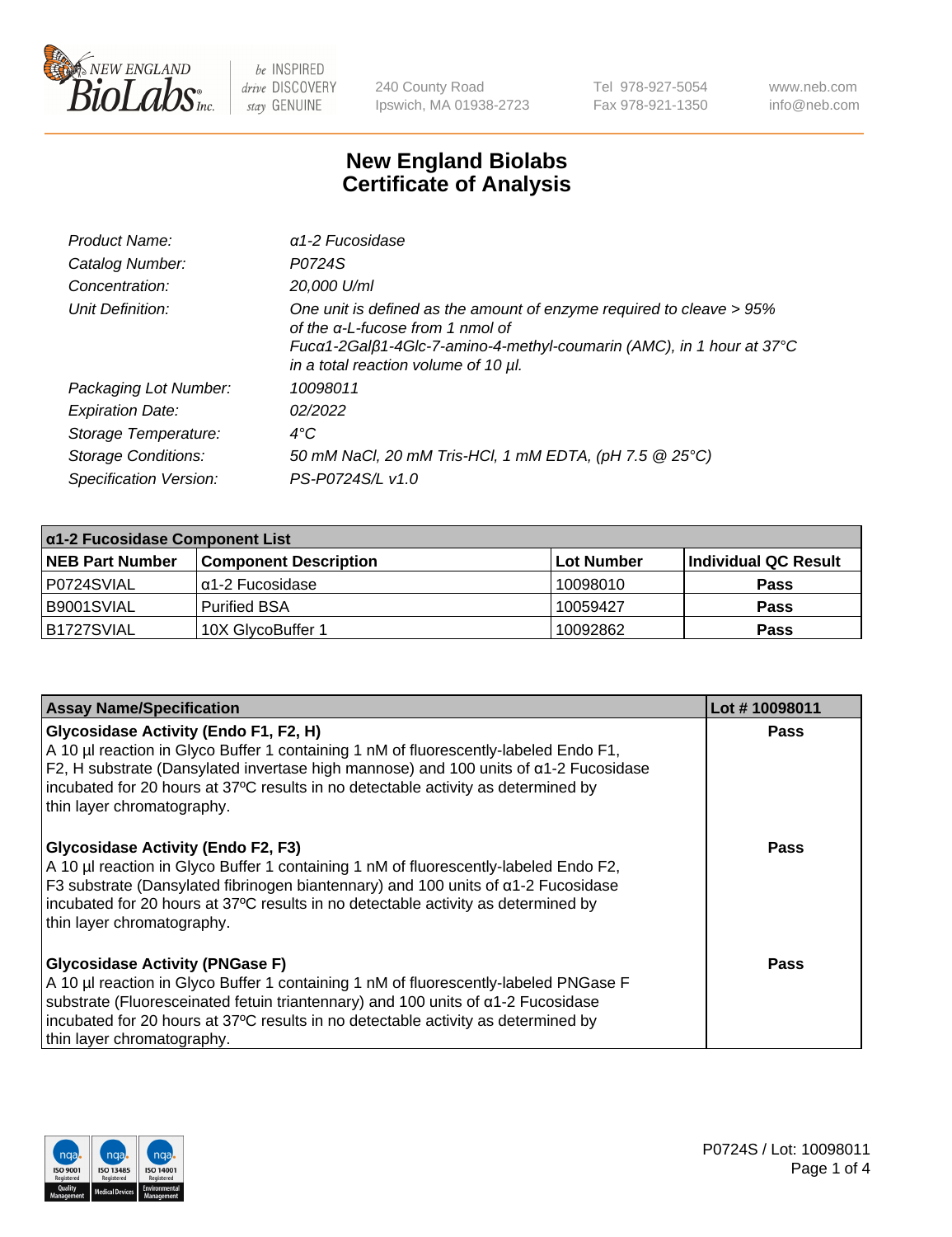

240 County Road Ipswich, MA 01938-2723 Tel 978-927-5054 Fax 978-921-1350

www.neb.com info@neb.com

| <b>Assay Name/Specification</b>                                                                                                                                                                                                                                                                                                                                    | Lot #10098011 |
|--------------------------------------------------------------------------------------------------------------------------------------------------------------------------------------------------------------------------------------------------------------------------------------------------------------------------------------------------------------------|---------------|
| Glycosidase Activity (α-Glucosidase)<br>A 10 µl reaction in Glyco Buffer 1 containing 1 nM of fluorescently-labeled<br>α-Glucosidase substrate (Glcα1-6Glcα1-4Glc-AMC) and 100 units of α1-2 Fucosidase<br>incubated for 20 hours at 37°C results in no detectable activity as determined by<br>thin layer chromatography.                                         | Pass          |
| Glycosidase Activity (α-N-Acetylgalactosaminidase)<br>A 10 µl reaction in Glyco Buffer 1 containing 1 nM of fluorescently-labeled<br>α-N-Acetylgalactosaminidase substrate (GalNAcα1-3(Fucα1-2)Galβ1-4Glc-AMC) and 100<br>units of a1-2 Fucosidase incubated for 20 hours at 37°C results in no detectable<br>activity as determined by thin layer chromatography. | Pass          |
| Glycosidase Activity (α-Neuraminidase)<br>A 10 µl reaction in Glyco Buffer 1 containing 1 nM of fluorescently-labeled<br>α-Neuraminidase substrate (Neu5Acα2-3Galβ1-3GlcNAcβ1-3Galβ1-4Glc-AMC) and 100 units<br>of a1-2 Fucosidase incubated for 20 hours at 37°C results in no detectable activity<br>as determined by thin layer chromatography.                 | <b>Pass</b>   |
| Glycosidase Activity (α1-3 Fucosidase)<br>A 10 µl reaction in Glyco Buffer 1 containing 1 nM of fluorescently-labeled<br>α-Fucosidase substrate (Fucα1-3Galβ1-4GlcNAcβ1-3Galβ1-4Glc-AMC) and 100 units of<br>a1-2 Fucosidase incubated for 20 hours at 37°C results in no detectable activity as<br>determined by thin layer chromatography.                       | <b>Pass</b>   |
| Glycosidase Activity (α1-3 Galactosidase)<br>A 10 µl reaction in Glyco Buffer 1 containing 1 nM of fluorescently-labeled<br>α-Galactosidase substrate (Galα1-3Galβ1-4GlcNAc-AMC) and 100 units of α1-2<br>Fucosidase incubated for 20 hours at 37°C results in no detectable activity as<br>determined by thin layer chromatography.                               | <b>Pass</b>   |
| Glycosidase Activity (a1-3 Mannosidase)<br>A 10 µl reaction in Glyco Buffer 1 containing 1 nM of fluorescently-labeled<br>α-Mannosidase substrate (Manα1-3Manβ1-4GlcNAc-AMC) and 100 units of α1-2 Fucosidase<br>incubated for 20 hours at 37°C results in no detectable activity as determined by<br>thin layer chromatography.                                   | <b>Pass</b>   |
| Glycosidase Activity (α1-6 Galactosidase)<br>A 10 µl reaction in Glyco Buffer 1 containing 1 nM of fluorescently-labeled<br>α-Galactosidase substrate (Galα1-6Galα1-6Glcα1-2Fru-AMC) and 100 units of α1-2<br>Fucosidase incubated for 20 hours at 37°C results in no detectable activity as<br>determined by thin layer chromatography.                           | Pass          |

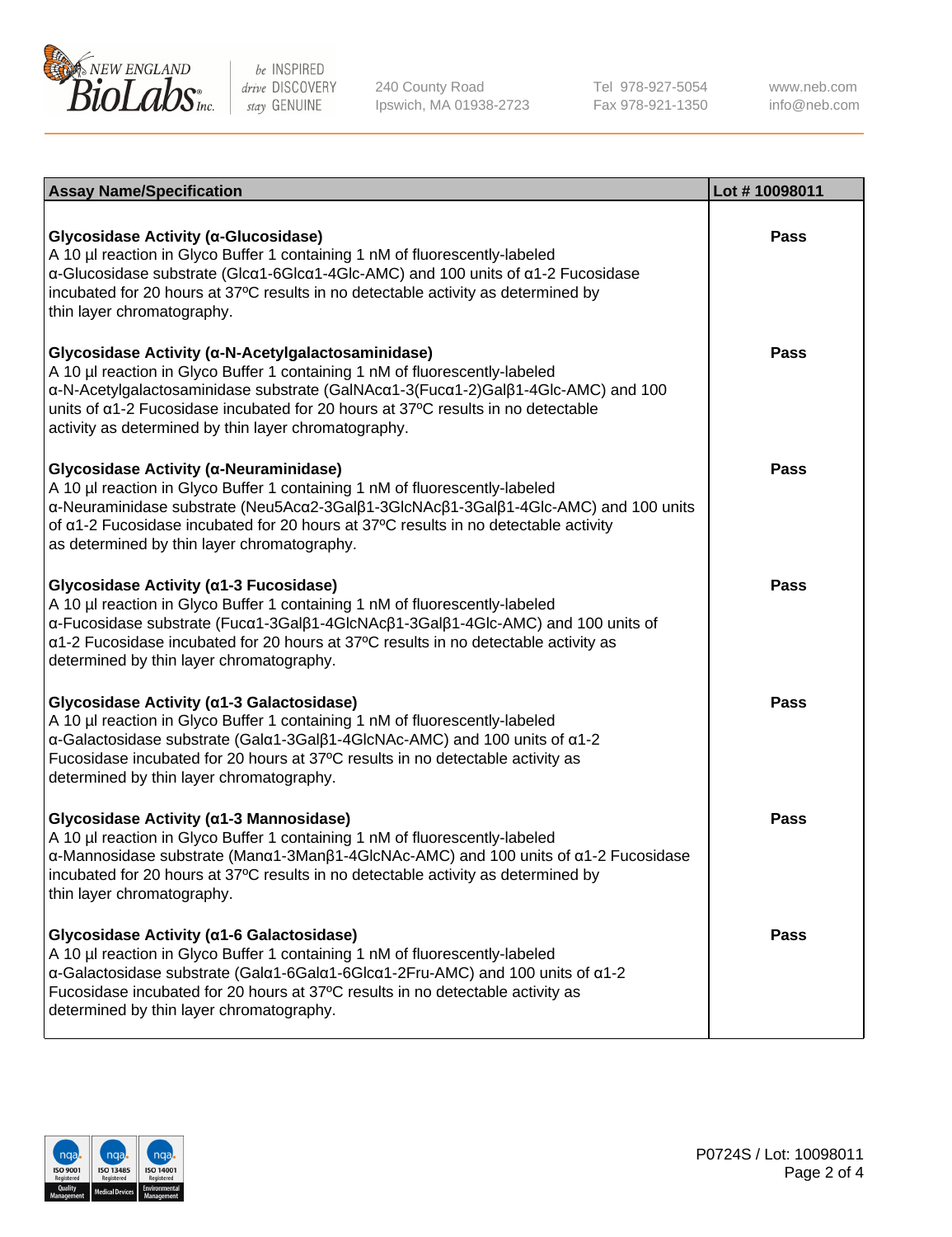

240 County Road Ipswich, MA 01938-2723 Tel 978-927-5054 Fax 978-921-1350 www.neb.com info@neb.com

| <b>Assay Name/Specification</b>                                                                                                                                                                                                                                                                                                                                                     | Lot #10098011 |
|-------------------------------------------------------------------------------------------------------------------------------------------------------------------------------------------------------------------------------------------------------------------------------------------------------------------------------------------------------------------------------------|---------------|
| Glycosidase Activity (a1-6 Mannosidase)<br>A 10 µl reaction in Glyco Buffer 1 containing 1 nM of fluorescently-labeled<br>α-Mannosidase substrate (Manα1-6Manα1-6(Manα1-3)Man-AMC) and 100 units of α1-2<br>Fucosidase incubated for 20 hours at 37°C results in no detectable activity as<br>determined by thin layer chromatography.                                              | <b>Pass</b>   |
| Glycosidase Activity (β-Mannosidase)<br>A 10 µl reaction in Glyco Buffer 1 containing 1 nM of fluorescently-labeled<br>$\beta$ -Mannosidase substrate (Man $\beta$ 1-4Man $\beta$ 1-4Man-AMC) and 100 units of $\alpha$ 1-2 Fucosidase<br>incubated for 20 hours at 37°C results in no detectable activity as determined by<br>thin layer chromatography.                           | <b>Pass</b>   |
| Glycosidase Activity (β-N-Acetylgalactosaminidase)<br>A 10 µl reaction in Glyco Buffer 1 containing 1 nM of fluorescently-labeled<br>β-N-Acetylgalactosaminidase substrate (GalNAcβ1-4Galβ1-4Glc-AMC) and 100 units of<br>α1-2 Fucosidase incubated for 20 hours at 37°C results in no detectable activity as<br>determined by thin layer chromatography.                           | <b>Pass</b>   |
| Glycosidase Activity (β-N-Acetylglucosaminidase)<br>A 10 µl reaction in Glyco Buffer 1 containing 1 nM of fluorescently-labeled<br>β-N-Acetylglucosaminidase substrate (GlcNAcβ1-4GlcNAcβ1-4GlcNAc-AMC) and 100 units<br>of a1-2 Fucosidase incubated for 20 hours at 37°C results in no detectable activity<br>as determined by thin layer chromatography.                         | Pass          |
| Glycosidase Activity (β-Xylosidase)<br>A 10 µl reaction in Glyco Buffer 1 containing 1 nM of fluorescently-labeled<br>$\beta$ -Xylosidase substrate (Xylβ1-4Xylβ1-4Xylβ1-4Xyl-AMC) and 100 units of $\alpha$ 1-2<br>Fucosidase incubated for 20 hours at 37°C results in no detectable activity as<br>determined by thin layer chromatography.                                      | <b>Pass</b>   |
| Glycosidase Activity (β1-3 Galactosidase)<br>A 10 µl reaction in Glyco Buffer 1 containing 1 nM of fluorescently-labeled<br>$\beta$ -Galactosidase substrate (Gal $\beta$ 1-3GlcNAc $\beta$ 1-4Gal $\beta$ 1-4Glc-AMC) and 100 units of $\alpha$ 1-2<br>Fucosidase incubated for 20 hours at 37°C results in no detectable activity as<br>determined by thin layer chromatography.  | <b>Pass</b>   |
| Glycosidase Activity (β1-4 Galactosidase)<br>A 10 µl reaction in Glyco Buffer 1 containing 1 nM of fluorescently-labeled<br>$\beta$ -Galactosidase substrate (Gal $\beta$ 1-4GlcNAc $\beta$ 1-3Gal $\beta$ 1-4Glc -AMC) and 100 units of $\alpha$ 1-2<br>Fucosidase incubated for 20 hours at 37°C results in no detectable activity as<br>determined by thin layer chromatography. | Pass          |
| <b>Protease Activity (SDS-PAGE)</b>                                                                                                                                                                                                                                                                                                                                                 | Pass          |